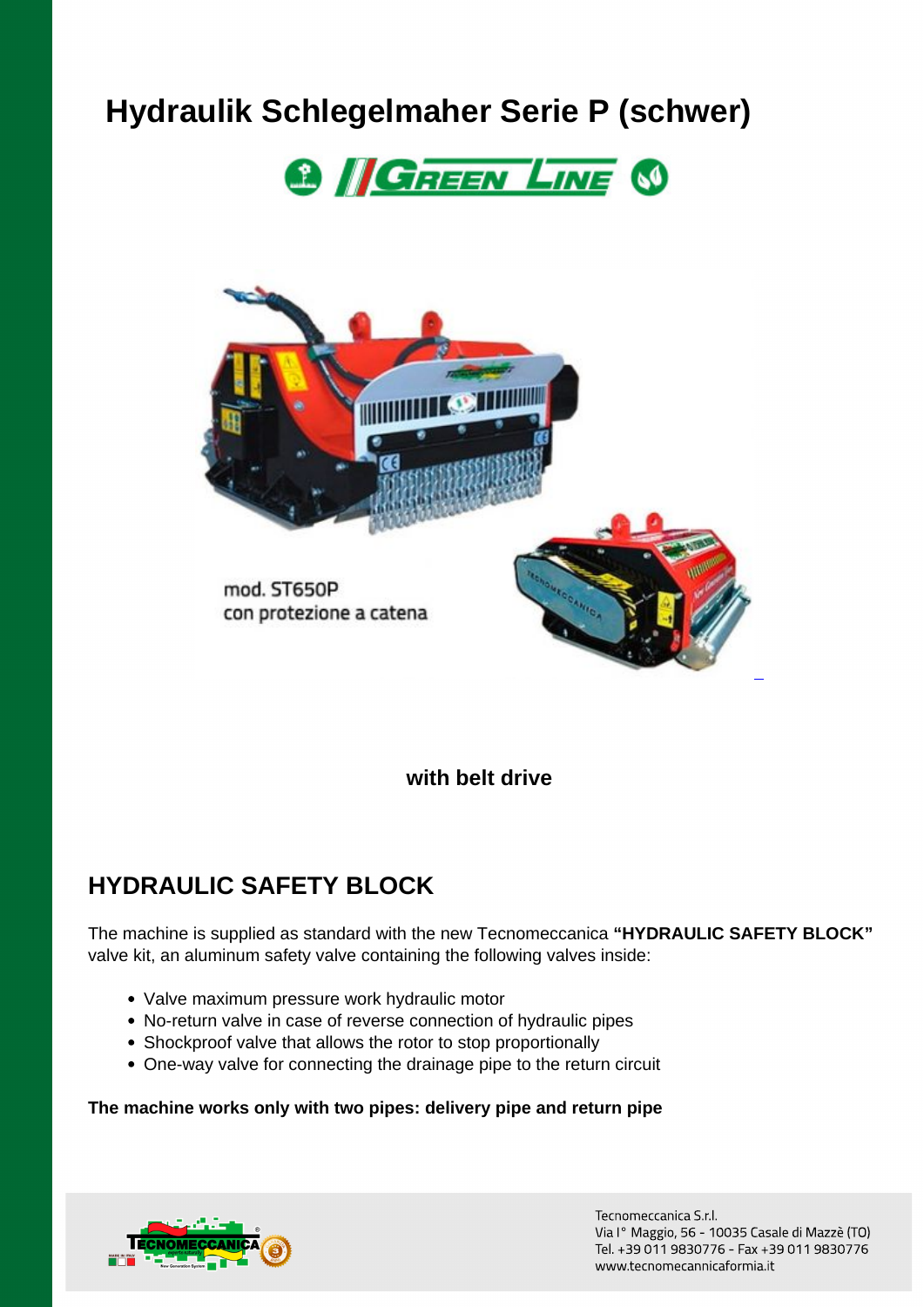# **SERIENMÄßIGES ZUBEHÖR**

#### **Hydraulic section:**

Unidirectional or bidirectional hydraulic motor, pressure relief valve; unidirectional valve for unidirectional motor; anti-cavitation valve; pressure compensation valve for draining excess oil; interchangeable guides

Tools B; Wear-resistant pads; Rear roller for cutting height adjustment; Front stone guard vanes; Hydraulic safety block; Motor with belt transmission

#### **Two hydraulic pipes / hoses without quick coupling**

# **ZUBEHÖRE**

- Customized coupler
- Oscillating double-jointed coupling
- Counter-knives
- Tools, figure E (each)
- Quick coupler
- Double front protection with chain

| <b>Model</b>      | <b>Gesamtbreite</b><br>(mm) | Länge<br>(mm) | Höhe<br>(mm) | <b>Arbeitsbreite</b><br>(mm) | Gewicht<br>(Kg) | <b>Hydraulic</b><br>motor | Oil flow<br>rate |
|-------------------|-----------------------------|---------------|--------------|------------------------------|-----------------|---------------------------|------------------|
| ST 500 P/7        | 700                         | 850           | 400          | 500                          | 110             | GR <sub>2</sub>           | 25/28            |
| <b>ST 500 P/8</b> | 700                         | 850           | 400          | 500                          | 110             | GR <sub>2</sub>           | 29/34            |
| <b>ST 650 P/8</b> | 850                         | 850           | 400          | 650                          | 140             | GR <sub>2</sub>           | 29/34            |
| ST 800 P/11       | 1000                        | 850           | 400          | 800                          | 170             | GR <sub>2</sub>           | 42/46            |
| ST 800 P/14       | 1000                        | 850           | 400          | 800                          | 170             | GR <sub>2</sub>           | 52/56            |
| ST 900 P/14       | 1100                        | 850           | 400          | 900                          | 185             | GR <sub>2</sub>           | 52/56            |
| ST 900 P/17       | 1100                        | 850           | 400          | 900                          | 185             | GR <sub>2</sub>           | 65/71            |
| ST 1000 P/17      | 1200                        | 850           | 400          | 1000                         | 200             | GR <sub>2</sub>           | 65/71            |
| ST 1100 P/17      | 1300                        | 850           | 400          | 1100                         | 215             | GR <sub>2</sub>           | 65/71            |
| ST 1100 P/23      | 1300                        | 850           | 400          | 1100                         | 215             | GR <sub>2</sub>           | 77/80            |
| ST 1200 P/23      | 1400                        | 850           | 400          | 1200                         | 230             | GR <sub>2</sub>           | 77/80            |
| ST 1200 P/22      | 1400                        | 850           | 400          | 1200                         | 230             | GR <sub>3</sub>           | 75/80            |
| ST 1300 P/22      | 1500                        | 850           | 400          | 1300                         | 250             | GR <sub>3</sub>           | 75/80            |
| ST 1400 P/26      | 1600                        | 850           | 400          | 1400                         | 270             | GR <sub>3</sub>           | 78/80            |
| ST 1500 P/33      | 1700                        | 850           | 400          | 1500                         | 290             | GR <sub>3</sub>           | 96/100           |
| ST 1600 P/33      | 1800                        | 850           | 400          | 1600                         | 310             | GR <sub>3</sub>           | 96/100           |
| ST 1600 P/39      | 1800                        | 850           | 400          | 1600                         | 310             | GR <sub>3</sub>           | 115/120          |

### **Technische daten**

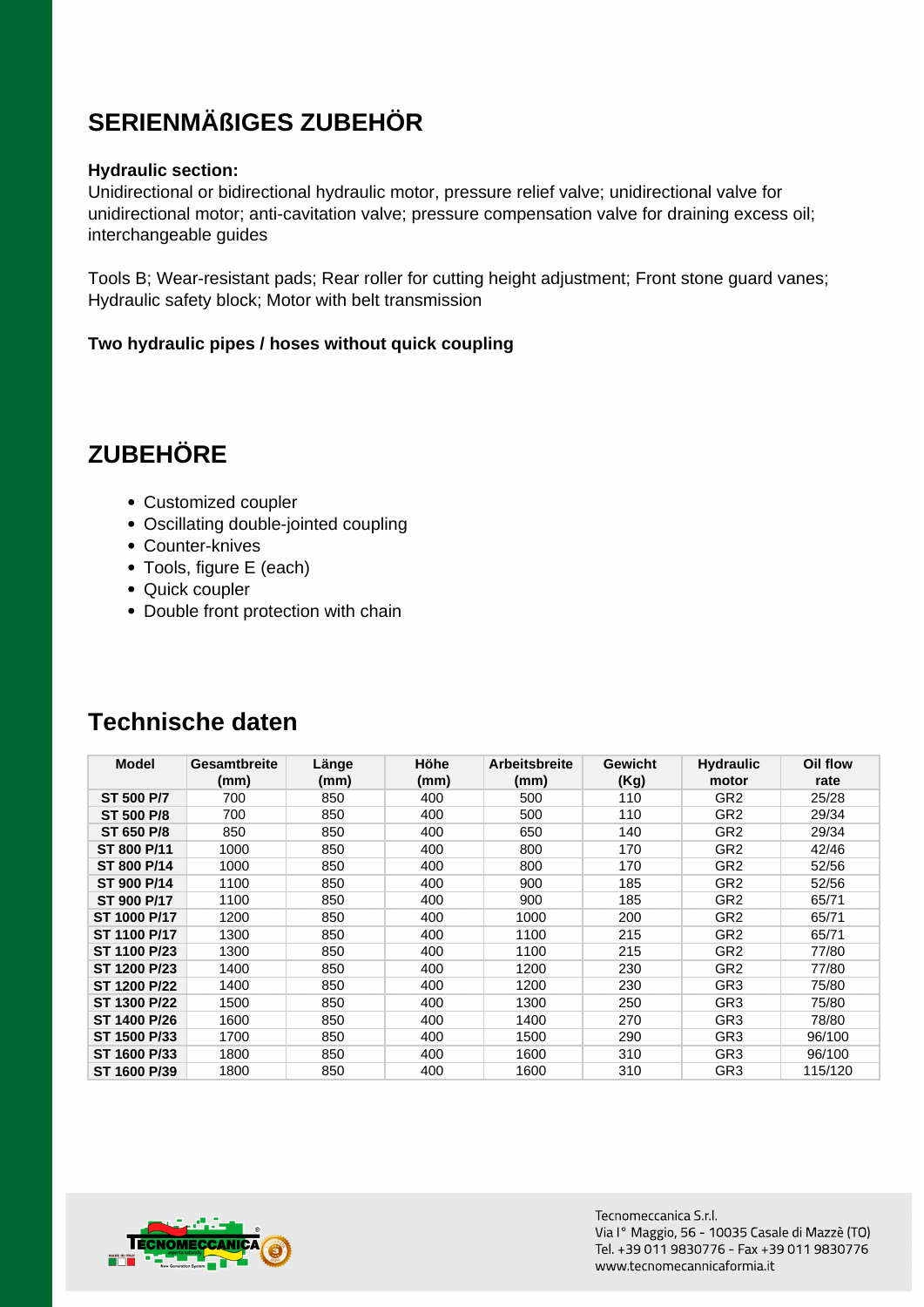# **Tools**

| Werkz                 | <b>Modell</b>   | Verwe                   | <b>Modell</b> |               |               |                           |           |           |           |           |           |           |           |
|-----------------------|-----------------|-------------------------|---------------|---------------|---------------|---------------------------|-----------|-----------|-----------|-----------|-----------|-----------|-----------|
| eug-                  |                 | ndung                   | <b>ST 500</b> | <b>ST 650</b> | <b>ST 800</b> | <b>ST 900</b>             | <b>ST</b> | <b>ST</b> | <b>ST</b> | <b>ST</b> | <b>ST</b> | <b>ST</b> | <b>ST</b> |
| abbild                |                 |                         | P             | P             | P             | $\boldsymbol{\mathsf{P}}$ | 1000 P    | 1100 P    | 1200 P    | 1300 P    | 1400 P    | 1500 P    | 1600 P    |
| ung<br>$\overline{B}$ | Messer          |                         | $16Y +$       | 24 Y +        | $32Y +$       | 36 Y +                    | 38 Y      | 40 Y +    | 42 Y +    | 44 Y +    | 46 Y +    | 48 Y +    | $50Y +$   |
|                       | mit             |                         | $\,8\,$       | 12            | $16\,$        | 18                        | $+19$     | 20        | 21        | 22        | 23        | 24        | 25        |
|                       | gerader         | Das                     |               |               |               |                           |           |           |           |           |           |           |           |
|                       | Klinge<br>$+2Y$ | Werk                    |               |               |               |                           |           |           |           |           |           |           |           |
|                       |                 |                         |               |               |               |                           |           |           |           |           |           |           |           |
|                       |                 | zeug                    |               |               |               |                           |           |           |           |           |           |           |           |
|                       |                 | ist zur                 |               |               |               |                           |           |           |           |           |           |           |           |
|                       |                 | Zerkl                   |               |               |               |                           |           |           |           |           |           |           |           |
|                       |                 | einer                   |               |               |               |                           |           |           |           |           |           |           |           |
|                       |                 | ung                     |               |               |               |                           |           |           |           |           |           |           |           |
|                       |                 | von                     |               |               |               |                           |           |           |           |           |           |           |           |
|                       |                 | Gras,                   |               |               |               |                           |           |           |           |           |           |           |           |
|                       |                 | kleine                  |               |               |               |                           |           |           |           |           |           |           |           |
|                       |                 | n Hol                   |               |               |               |                           |           |           |           |           |           |           |           |
|                       |                 | zstüc                   |               |               |               |                           |           |           |           |           |           |           |           |
|                       |                 | kchen                   |               |               |               |                           |           |           |           |           |           |           |           |
|                       |                 | und                     |               |               |               |                           |           |           |           |           |           |           |           |
|                       |                 | Ästen                   |               |               |               |                           |           |           |           |           |           |           |           |
|                       |                 | mit                     |               |               |               |                           |           |           |           |           |           |           |           |
|                       |                 | einem                   |               |               |               |                           |           |           |           |           |           |           |           |
|                       |                 | Durch                   |               |               |               |                           |           |           |           |           |           |           |           |
|                       |                 | mess                    |               |               |               |                           |           |           |           |           |           |           |           |
|                       |                 | er                      |               |               |               |                           |           |           |           |           |           |           |           |
|                       |                 | bis zu                  |               |               |               |                           |           |           |           |           |           |           |           |
|                       |                 | $5-6$                   |               |               |               |                           |           |           |           |           |           |           |           |
|                       |                 |                         |               |               |               |                           |           |           |           |           |           |           |           |
|                       |                 | cm ge                   |               |               |               |                           |           |           |           |           |           |           |           |
|                       |                 | eignet                  |               |               |               |                           |           |           |           |           |           |           |           |
|                       |                 | Das W<br>erkzeu         | 8             | 12            | 16            | 18                        | 19        | 20        | 21        | 22        | 23        | 24        | 25        |
|                       |                 | g ist                   |               |               |               |                           |           |           |           |           |           |           |           |
|                       | Häm             | zur Zer                 |               |               |               |                           |           |           |           |           |           |           |           |
|                       | mer             | kleiner                 |               |               |               |                           |           |           |           |           |           |           |           |
|                       |                 | ung<br>von              |               |               |               |                           |           |           |           |           |           |           |           |
|                       |                 | Gras,                   |               |               |               |                           |           |           |           |           |           |           |           |
|                       |                 | kleinen                 |               |               |               |                           |           |           |           |           |           |           |           |
|                       |                 | Holzstü                 |               |               |               |                           |           |           |           |           |           |           |           |
|                       |                 | ckchen                  |               |               |               |                           |           |           |           |           |           |           |           |
|                       |                 | und<br>Ästen            |               |               |               |                           |           |           |           |           |           |           |           |
|                       |                 | mit                     |               |               |               |                           |           |           |           |           |           |           |           |
|                       |                 | einem                   |               |               |               |                           |           |           |           |           |           |           |           |
|                       |                 | Durch                   |               |               |               |                           |           |           |           |           |           |           |           |
|                       |                 | messer                  |               |               |               |                           |           |           |           |           |           |           |           |
|                       |                 | bis zu 5<br>$-6$ cm $g$ |               |               |               |                           |           |           |           |           |           |           |           |
|                       |                 | eeignet                 |               |               |               |                           |           |           |           |           |           |           |           |